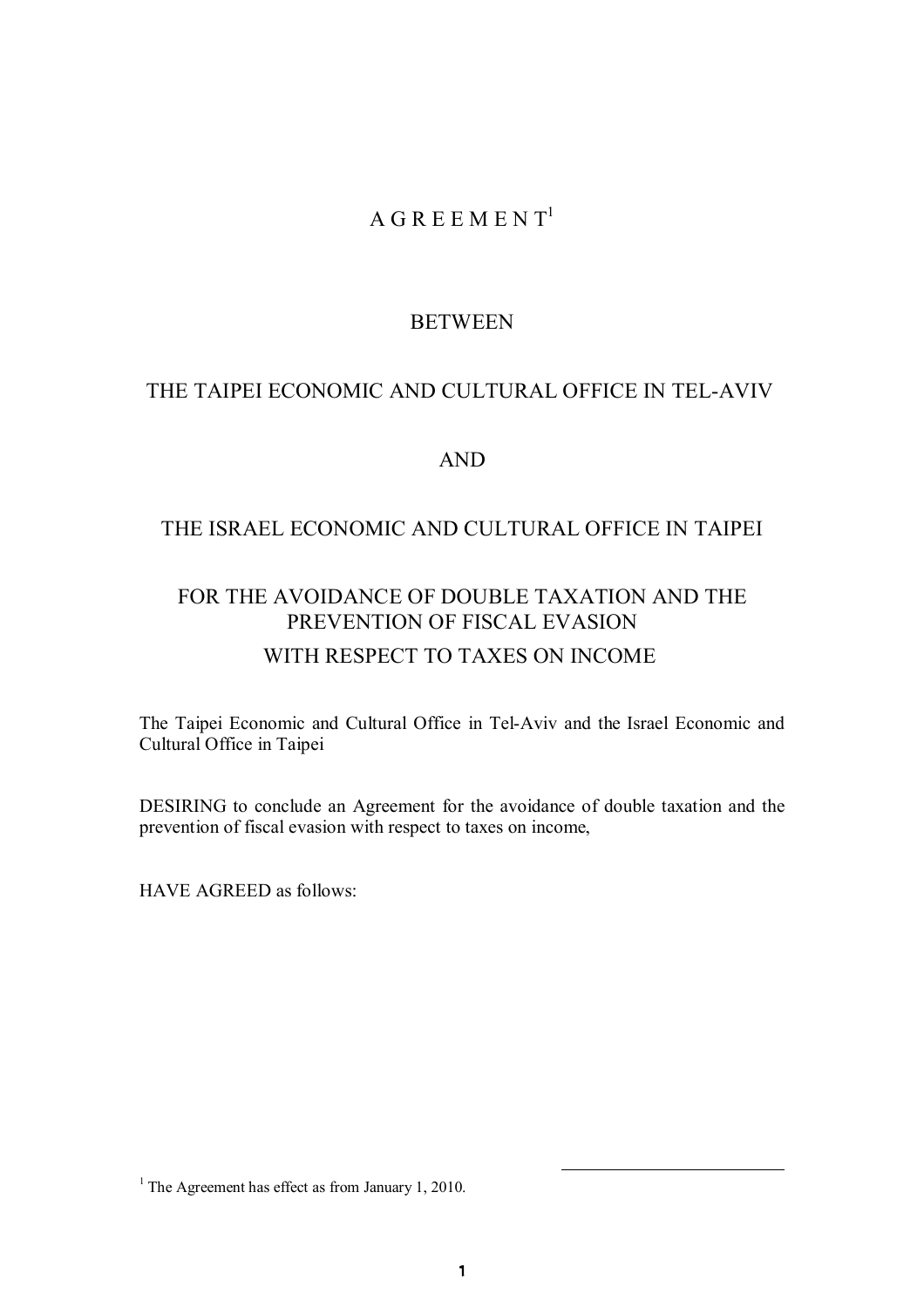#### **PERSONS COVERED**

This Agreement shall apply to persons who are residents of one or both of the territories.

### **Article 2**

### **TAXES COVERED**

- 1. This Agreement shall apply to taxes on income imposed by either of the territories or by their local authorities, irrespective of the manner in which they are levied.
- 2. There shall be regarded as taxes on income all taxes imposed on total income or on elements of income, including taxes on gains from the alienation of movable or immovable property, taxes on the total amounts of wages or salaries paid by enterprises, as well as taxes on capital appreciation.
- 3. The existing taxes to which the Agreement shall apply are in particular:
- a) in the territory in which the taxation law administered by the Taxation Agency, Ministry of Finance, Taipei is applied:
	- (i) the profit seeking enterprise income tax;
	- (ii) the individual consolidated income tax;
	- (iii) the income basic tax;
- b) in the territory in which the taxation law administered by Israeli Tax Authority or State Revenue Administration is applied:
	- (i) the income tax and company tax (including tax on capital gains);
	- (ii) the tax imposed on gains from the alienation of real property according to the Real Estate Taxation Law.
- 4. The Agreement shall apply also to any identical or substantially similar taxes that are imposed after the date of signature of the Agreement in addition to, or in place of, the existing taxes. The competent authorities of the territories shall notify each other of any significant changes that have been made in their respective taxation laws.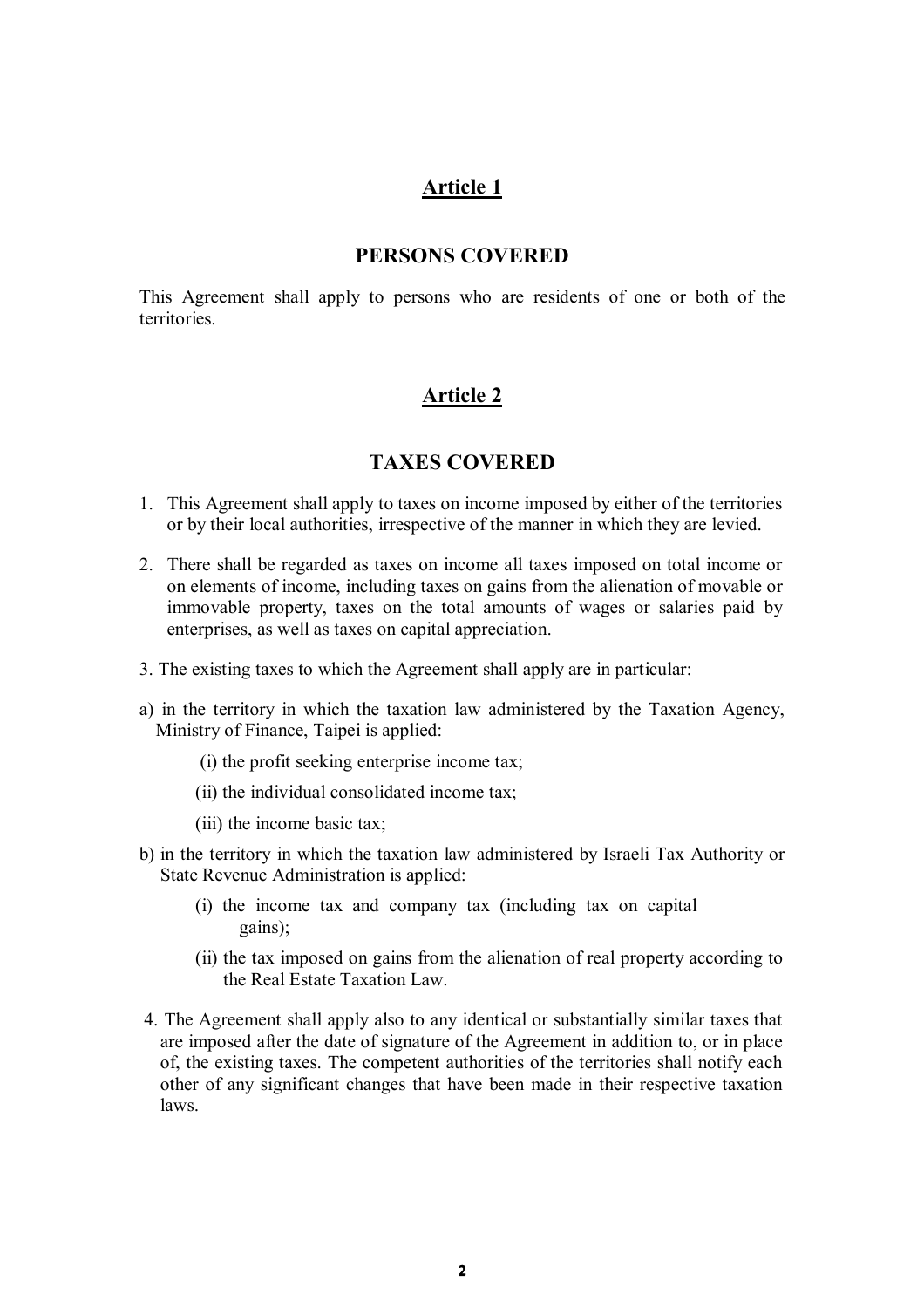### **GENERAL DEFINITIONS**

- 1. For the purposes of this Agreement, unless the context otherwise requires:
	- a) the term"territory"means the territory referred to in paragraph 3(a) or 3(b) of Article 2 of this Agreement, as the context requires, and "the other territory" and "territories" shall be construed accordingly;
	- b) the term "person" includes an individual, a company and any other body of persons;
	- c) the term "company" means any body corporate or any entity that is treated as a body corporate for tax purposes;
	- d) the terms "enterprise of a territory" and "enterprise of the other territory " mean respectively an enterprise carried on by a resident of a territory and an enterprise carried on by a resident of the other territory;
	- e) the term "international traffic" means any transport by a ship or aircraft operated by an enterprise of a territory, except when the ship or aircraft is operated solely between places in the other territory;
	- f) the term "competent authority" means:
		- (i) in the territory in which the taxation law administered by the Taxation Agency, Ministry of Finance, Taipei is applied, the Director-General of Taxation Agency or his authorized representative;
		- (ii) in the territory in which the taxation law administered by the Israeli Tax Authority or State Revenue Administration is applied, the General Directors of Revenues and Taxes or their authorized representative.
- 2. As regards the application of the Agreement at any time by a territory, any term not defined therein shall, unless the context otherwise requires, have the meaning that it has at that time under the law of that territory for the purposes of the taxes to which the Agreement applies, any meaning under the applicable tax laws of that territory prevailing over a meaning given to the term under other laws of that territory.

### **Article 4**

#### **RESIDENT**

1. For the purposes of this Agreement, the term "resident of a territory" means any person who, under the laws of that territory, is liable to tax therein by reason of his domicile, residence, place of incorporation, place of management or any other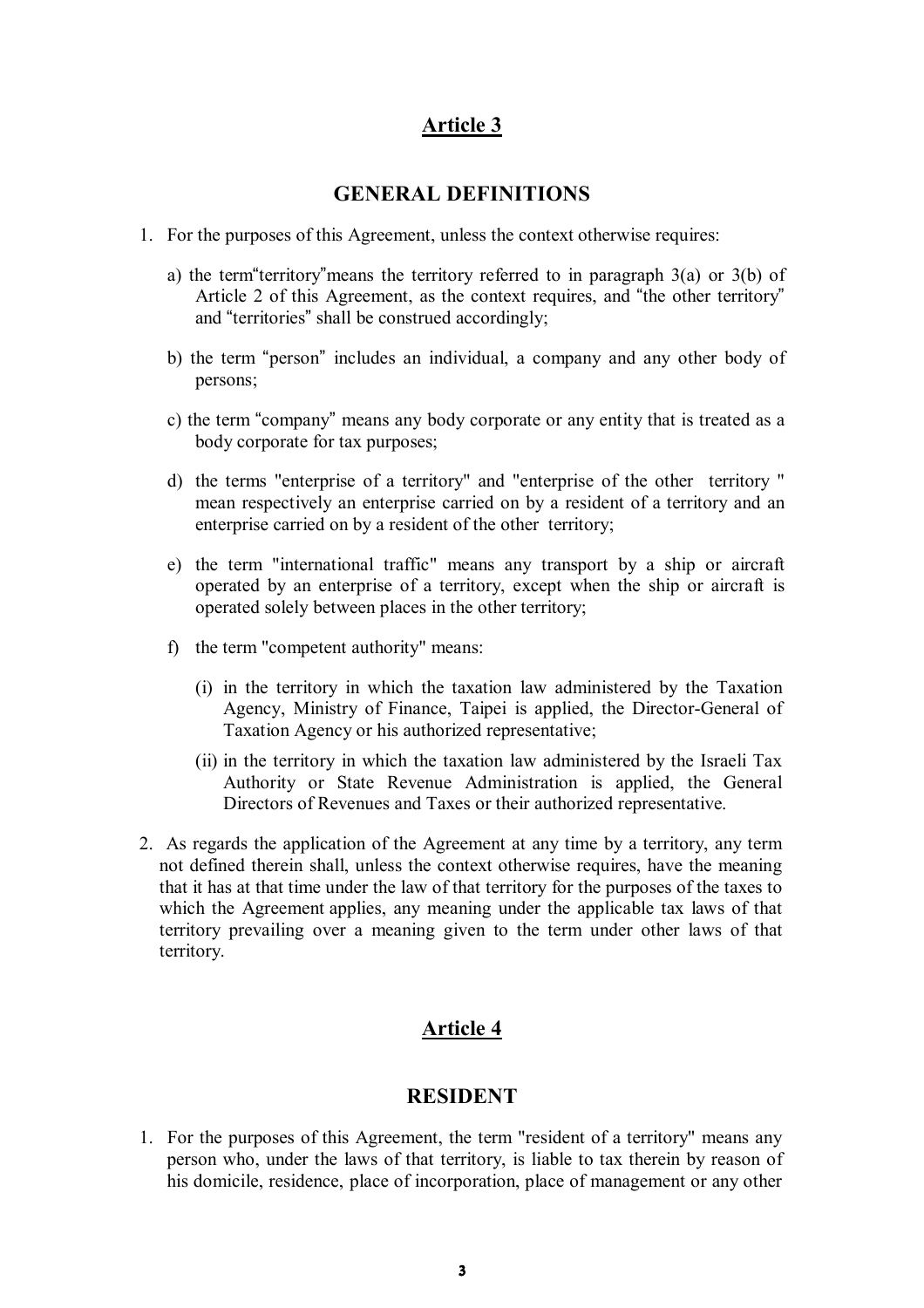criterion of a similar nature and also includes the authority administering a territory or any subdivision or local authority thereof. This term, however, does not include any person who is liable to tax in that territory in respect only of income from sources in that territory.

- 2. Where by reason of the provisions of paragraph 1 an individual is a resident of both territories, then his status shall be determined as follows:
	- a) he shall be deemed to be a resident only of the territory with which his personal and economic relations are closer (centre of vital interests);
	- b) if the territory in which he has his centre of vital interests cannot be determined, he shall be deemed to be a resident only of the territory in which he has a permanent home available to him;
	- c) if he has a permanent home available to him in both territories or if he has not a permanent home available to him in either territory, he shall be deemed to be a resident only of the territory in which he has an habitual abode;
	- d) if he has a an habitual abode in both territories or in neither of them, the competent authorities of the territories shall settle the question by mutual agreement.
- 3. Where by reason of the provisions of paragraph 1 a person other than an individual is a resident of both territories, then it shall be deemed to be a resident only of the territory in which its place of effective management is situated.

### **Article 5**

### **PERMANENT ESTABLISHMENT**

- 1. For the purposes of this Agreement, the term "permanent establishment" means a fixed place of business through which the business of an enterprise is wholly or partly carried on.
- 2. The term "permanent establishment" includes especially:
- a) a place of management;
- b) a branch;
- c) an office;
- d) a factory;
- e) a workshop, and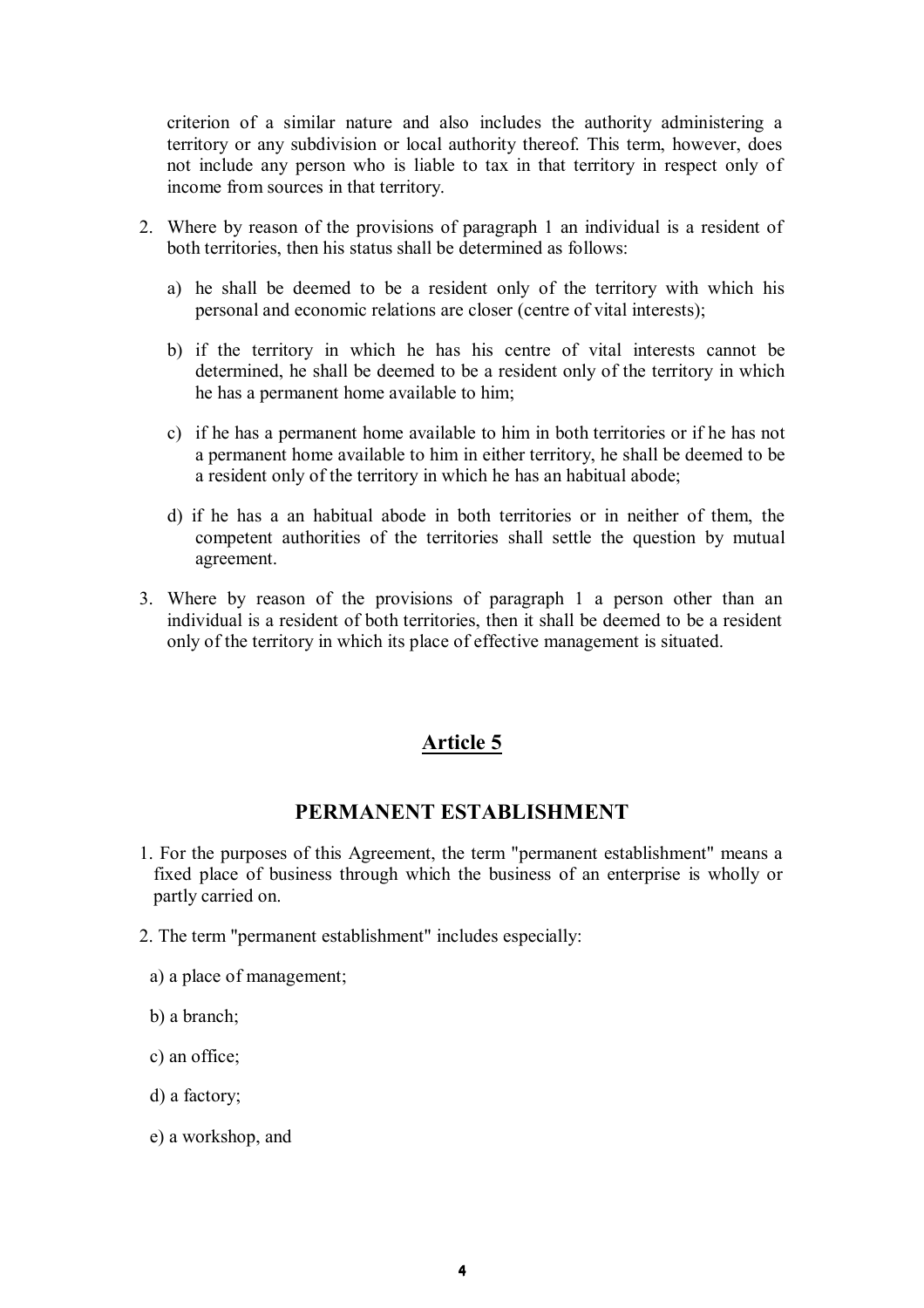f) a mine, an oil or gas well, a quarry or any other place of extraction of natural resources.

- 3. A building site or construction, assembly or installation project or a supervisory activity connected therewith constitutes a permanent establishment only if it lasts more than 6 months.
- 4. An enterprise of a territory shall be deemed to have a permanent establishment in the other territory if:
	- a) it carries on supervisory activities for more than six months in connection with a building site or construction or installation project which is being undertaken in the other territory;
	- b) it furnishes services, including consultancy services, through employees or other personnel or persons engaged by the enterprise for such purpose, but only where activities of that nature continue for the same or a connected project, for a period or periods aggregating more than 183 days within any twelve-month period.
- 5. Notwithstanding the preceding provisions of this Article, the term "permanent establishment" shall be deemed not to include:
- a) the use of facilities solely for the purpose of storage, display or delivery of goods or merchandise belonging to the enterprise;
- b) the maintenance of a stock of goods or merchandise belonging to the enterprise solely for the purpose of storage, display or delivery;
- c) the maintenance of a stock of goods or merchandise belonging to the enterprise solely for the purpose of processing by another enterprise;
- d) the maintenance of a fixed place of business solely for the purpose of purchasing goods or merchandise or of collecting information, for the enterprise;
- e) the maintenance of a fixed place of business solely for the purpose of carrying on, for the enterprise, any other activity of a preparatory or auxiliary character;
- f) the maintenance of a fixed place of business solely for any combination of activities mentioned in sub-paragraphs (a) to (e), provided that the overall activity of the fixed place of business resulting from this combination is of a preparatory or auxiliary character.
- 6. Notwithstanding the provisions of paragraphs 1 and 2, where a person other than an agent of an independent status to whom paragraph 7 applies - is acting on behalf of an enterprise and has, and habitually exercises, in a territory an authority to conclude contracts in the name of the enterprise, that enterprise shall be deemed to have a permanent establishment in that territory in respect of any activities which that person undertakes for the enterprise, unless the activities of such person are limited to those mentioned in paragraph 5 which, if exercised through a fixed place of business, would not make this fixed place of business a permanent establishment under the provisions of that paragraph.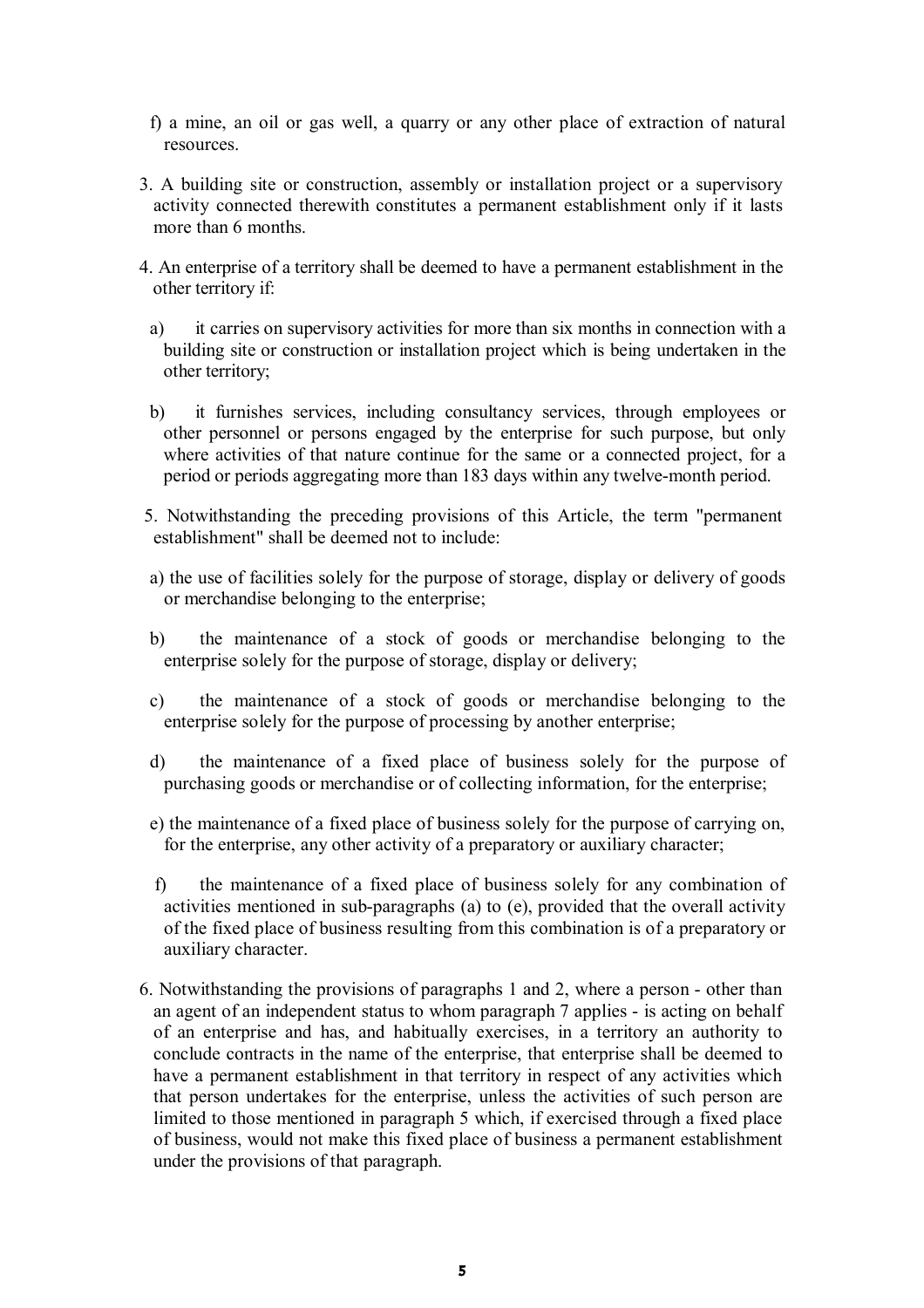- 7. An enterprise shall not be deemed to have a permanent establishment in a territory merely because it carries on business in that territory through a broker, general commission agent or any other agent of an independent status, provided that such persons are acting in the ordinary course of their business.
- 8. The fact that a company which is a resident of a territory controls or is controlled by a company which is a resident of the other territory, or which carries on business in that other territory (whether through a permanent establishment or otherwise), shall not of itself constitute either company a permanent establishment of the other.

#### **INCOME FROM IMMOVABLE PROPERTY**

- 1. Income derived by a resident of a territory from immovable property (including income from agriculture or forestry) situated in the other territory may be taxed in that other territory.
- 2. The term "immovable property" shall have the meaning which it has under the law of the territory in which the property in question is situated. The term shall in any case include property accessory to immovable property, livestock and equipment used in agriculture and forestry, rights to which the provisions of general law respecting landed property apply, usufruct of immovable property and rights to variable or fixed payments as consideration for the working of, or the right to work, mineral deposits, sources and other natural resources; ships, boats and aircraft shall not be regarded as immovable property.
- 3. The provisions of paragraph 1 shall apply to income derived from the direct use, letting, or use in any other form of immovable property.
- 4. The provisions of paragraphs 1 and 3 shall also apply to the income from immovable property of an enterprise and to income from immovable property used for the performance of independent personal services.

### **Article 7**

#### **BUSINESS PROFITS**

- 1. The profits of an enterprise of a territory shall be taxable only in that territory unless the enterprise carries on business in the other territory through a permanent establishment situated therein. If the enterprise carries on business as aforesaid, the profits of the enterprise may be taxed in the other territory but only so much of them as is attributable to that permanent establishment.
- 2. Subject to the provisions of paragraph 3, where an enterprise of a territory carries on business in the other territory through a permanent establishment situated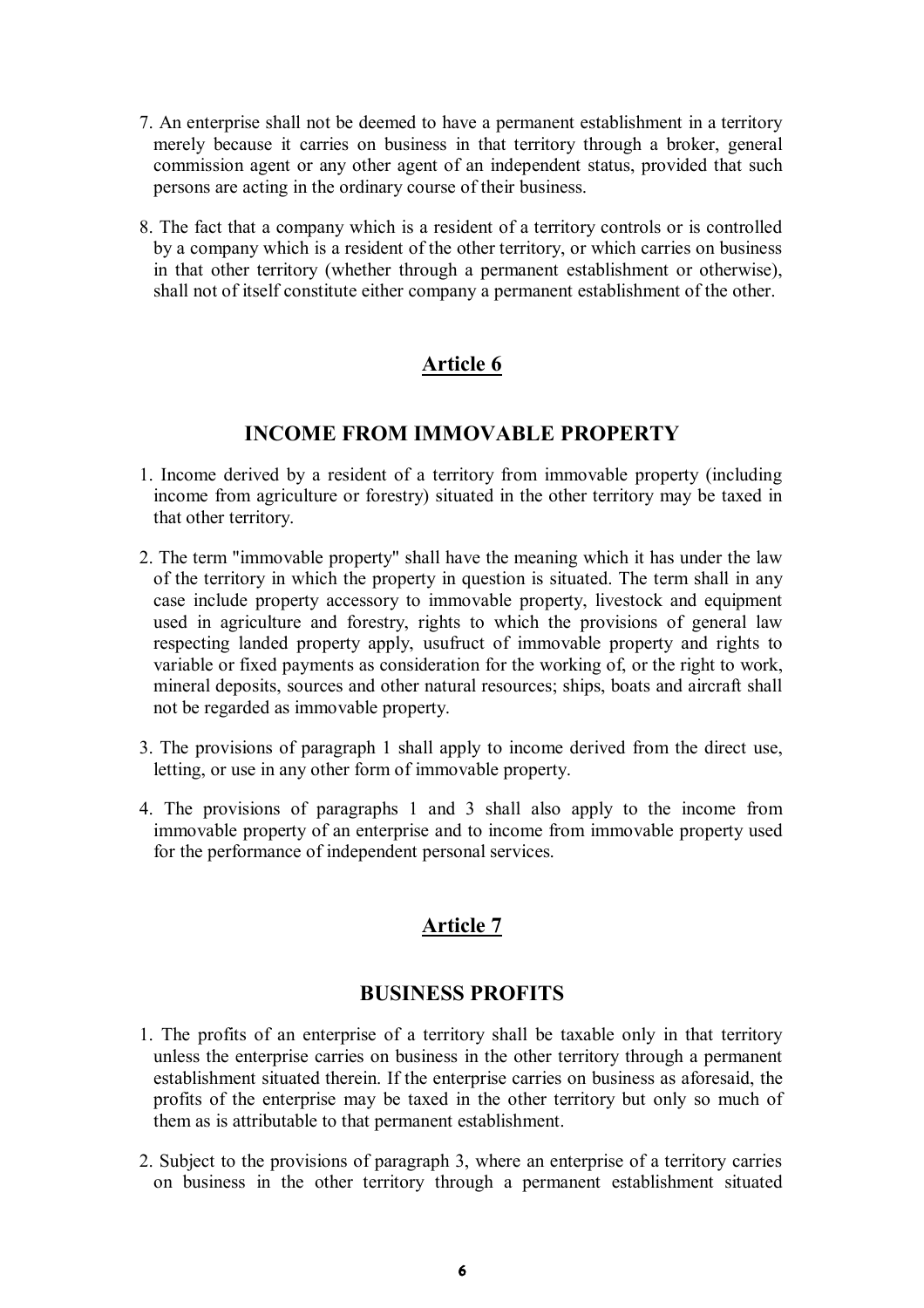therein, there shall in each territory be attributed to that permanent establishment the profits which it might be expected to make if it were a distinct and separate enterprise engaged in the same or similar activities under the same or similar conditions and dealing wholly independently with the enterprise of which it is a permanent establishment.

- 3. In determining the profits of a permanent establishment, there shall be allowed as deductions expenses which are incurred for the purposes of the permanent establishment, including executive and general administrative expenses so incurred, whether in the territory in which the permanent establishment is situated or elsewhere.
- 4. Insofar as it has been customary in a territory to determine the profits to be attributed to a permanent establishment on the basis of an apportionment of the total profits of the enterprise to its various parts, nothing in paragraph 2 shall preclude that territory from determining the profits to be taxed by such an apportionment as may be customary; the method of apportionment adopted shall, however, be such that the result shall be in accordance with the principles contained in this Article.
- 5. No profits shall be attributed to a permanent establishment by reason of the mere purchase by that permanent establishment of goods or merchandise for the enterprise.
- 6. For the purposes of the preceding paragraphs, the profits to be attributed to the permanent establishment shall be determined by the same method year by year unless there is good and sufficient reason to the contrary.
- 7. Where profits include items of income which are dealt with separately in other Articles of this Agreement, then the provisions of those Articles shall not be affected by the provisions of this Article.

### **Article 8**

### **SHIPPING AND AIR TRANSPORT**

- 1. Profits derived by an enterprise of a territory from the operation of ships or aircraft in international traffic shall be taxable only in that territory.
- 2. For the purpose of this Article, profits from the operation of ships or aircraft in international traffic include:
	- a) profits from the rental on a full (time or voyage) basis or a bareboat basis of ships or aircraft; and
	- b) profits from the use, maintenance or rental of containers and related equipment used for the transport of goods or merchandise;

where such rental or such use, maintenance or rental, as the case may be, is incidental to the operation of ships or aircraft in international traffic.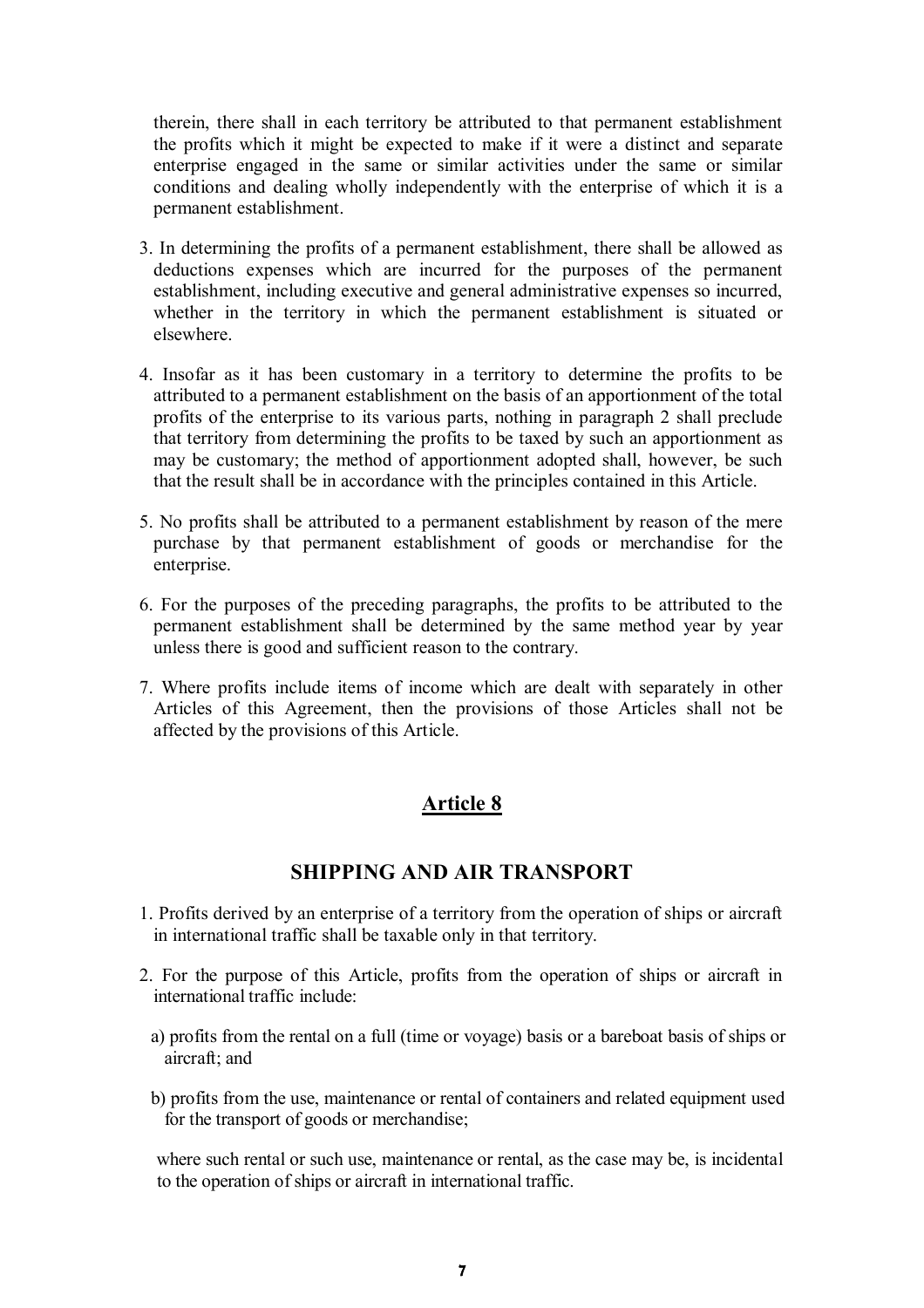3. The provisions of paragraph 1 shall also apply to profits from the participation in a pool, a joint business or an international operating agency, but only to so much of the profits so derived as is attributable to the participant in proportion to its share in the joint operation.

### **Article 9**

#### **ASSOCIATED ENTERPRISES**

1. Where

- a) an enterprise of a territory participates directly or indirectly in the management, control or capital of an enterprise of the other territory, or
- b) the same persons participate directly or indirectly in the management, control or capital of an enterprise of a territory and an enterprise of the other territory,

and in either case conditions are made or imposed between the two enterprises in their commercial or financial relations which differ from those which would be made between independent enterprises, then any profits which would, but for those conditions, have accrued to one of the enterprises, but, by reason of those conditions, have not so accrued, may be included in the profits of that enterprise and taxed accordingly.

2. Where a competent authority of a territory includes in the profits of an enterprise of that territory – and taxes accordingly – profits on which an enterprise of the other territory has been charged to tax in that other territory and the profits so included are profits which would have accrued to the enterprise of the first-mentioned territory if the conditions made between the two enterprises had been those which would have been made between independent enterprises, then that other territory shall make an appropriate adjustment to the amount of the tax charged therein on those profits if that other territory considers the adjustment justified. In determining such adjustment, due regard shall be had to the other provisions of this Agreement and the competent authorities of the territories shall if necessary consult each other.

# **Article 10**

#### **DIVIDENDS**

- 1. Dividends paid by a company which is a resident of a territory to a resident of the other territory may be taxed in that other territory.
- 2. However, such dividends may also be taxed in the territory of which the company paying the dividends is a resident and according to the laws of that territory, but if the beneficial owner of the dividends is a resident of the other territory, the tax so charged shall not exceed 10 per cent of the gross amount of the dividends.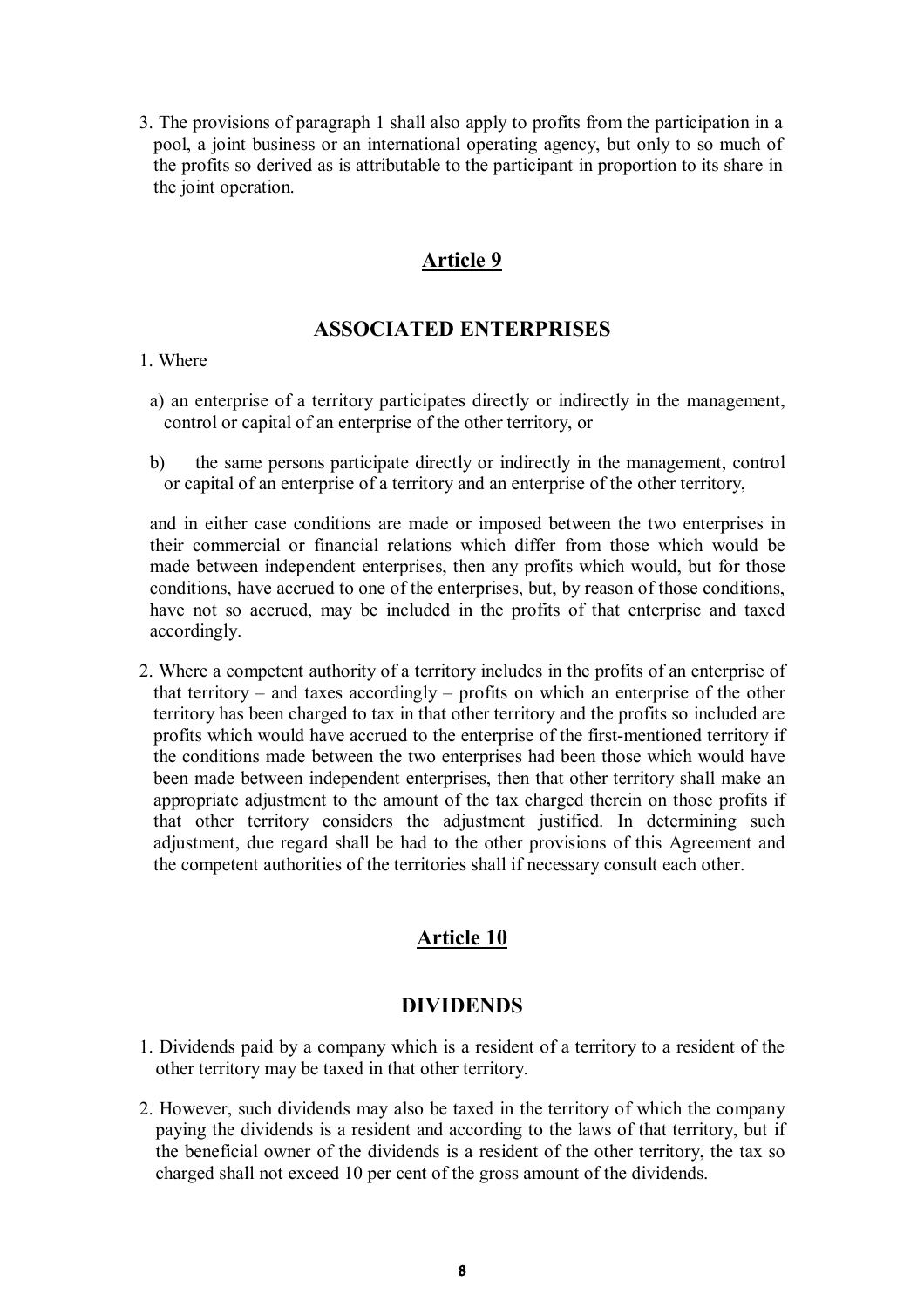The competent authorities of the territories shall by mutual agreement settle the mode of application of these limitations.

This paragraph shall not affect the taxation of the company in respect of the profits out of which the dividends are paid.

- 3. The term "dividends" as used in this Article means income from shares, "jouissance" shares or "jouissance" rights, founders' shares or other rights, not being debt-claims, participating in profits, as well as income from other corporate rights which is subjected to the same taxation treatment as income from shares by the laws of the territory of which the company making the distribution is a resident.
- 4. The provisions of paragraphs 1 and 2 shall not apply if the beneficial owner of the dividends, being a resident of a territory, carries on business in the other territory of which the company paying the dividends is a resident, through a permanent establishment situated therein**,** or performs in that other territory independent personal services from a fixed a base situated therein, and the holding in respect of which the dividends are paid is effectively connected with such permanent establishment or fixed base. In such case the provisions of Article 7 or Article 14, as the case may be, shall apply.
- 5. Where a company which is a resident of a territory derives profits or income from the other territory, that other territory may not impose any tax on the dividends paid by the company, except insofar as such dividends are paid to a resident of that other territory or insofar as the holding in respect of which the dividends are paid is effectively connected with a permanent establishment or a fixed base situated in that other territory, nor subject the company's undistributed profits to a tax on the company's undistributed profits, even if the dividends paid or the undistributed profits consist wholly or partly of profits or income arising in such other territory.

# **Article 11**

#### **INTEREST**

- 1. Interest arising in a territory and paid to a resident of the other territory may be taxed in that other territory.
- 2. However, such interest may also be taxed in the territory in which it arises and according to the laws of that territory, but if the beneficial owner of the interest is a resident of the other territory, the tax so charged shall not exceed:
	- a) 7 per cent of the gross amount of the interest arising in a territory and paid on any loan of whatever kind granted by a bank of the other territory.
	- b) 10 per cent of the gross amount of the interest in all other cases.

The competent authorities of the territories shall by mutual agreement settle the mode of application of this limitation.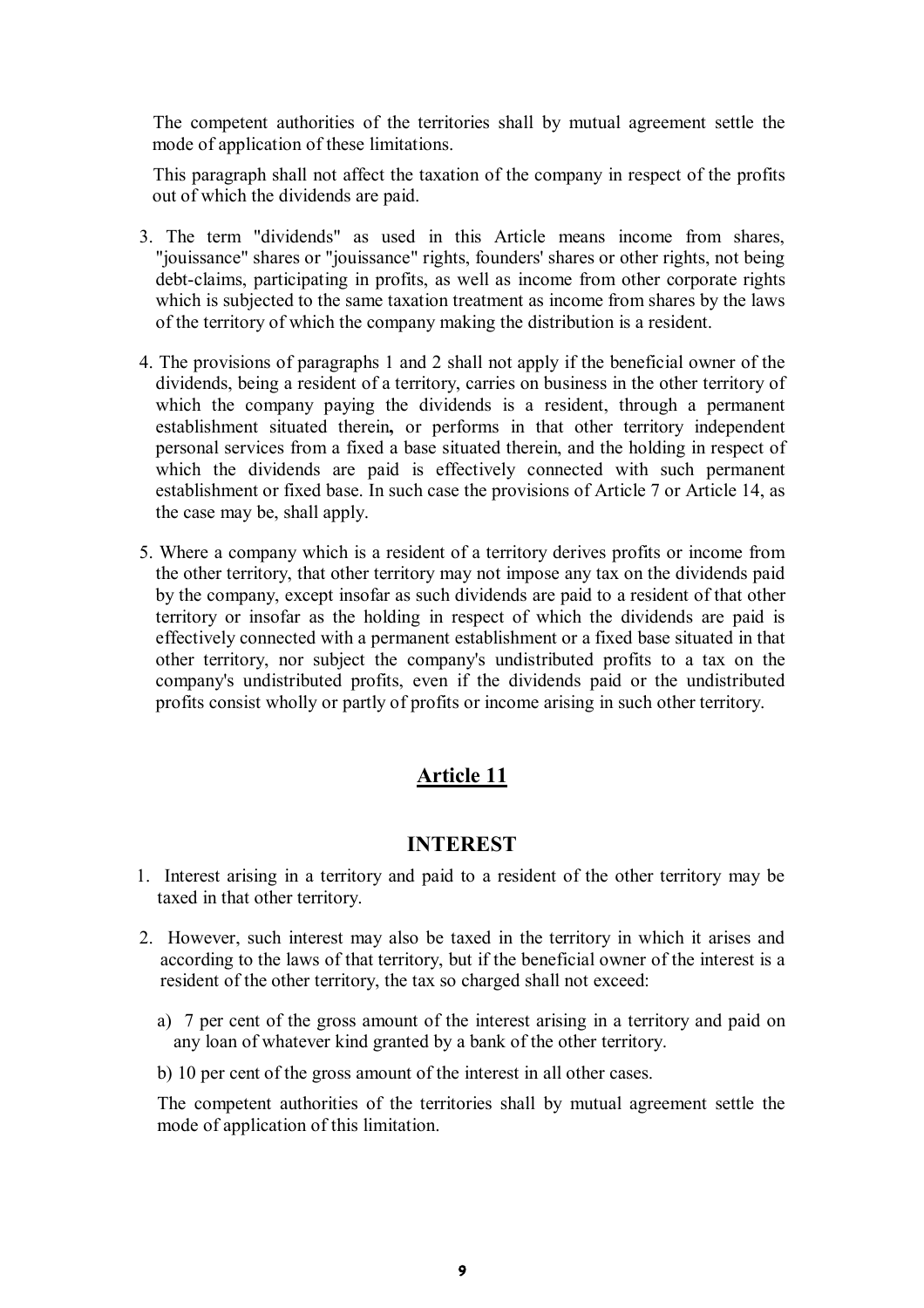- 3. Notwithstanding the provisions of paragraph 2, interest arising in a territory shall be exempt from tax in that territory if it is paid:
	- a) to the authority administering the other territory or a local authority or the Central Bank thereof in relation to any loan, debt-claim or credit granted by any such bodies;
	- b) in respect to a loan, debt-claim or credit guaranteed or insured by an institution for insurance or financing of international trade transactions which is wholly owned by the other territory or the authority administering the other territory.
- 4. The provisions of paragraphs 1 and 2 shall not apply if an interest arising in a territory is paid to a resident of the other territory, and the recipient is the beneficial owner of the interest, and the interest is paid with respect to indebtedness arising on the sale on credit, by that resident, of any merchandise or industrial, commercial or scientific equipment to a resident of the first-mentioned territory. In such case the provisions of Article 7 shall apply.
- 5. The term "interest" as used in this Article means income from debt-claims of every kind, whether or not secured by mortgage and whether or not carrying a right to participate in the debtor's profits, and in particular, income from government securities and income from bonds or debentures, including premiums and prizes attaching to such securities, bonds or debentures. Penalty charges for late payment shall not be regarded as interest for the purpose of this Article.
- 6. The provisions of paragraphs 1 and 2 shall not apply if the beneficial owner of the interest, being a resident of a territory, carries on business in the other territory in which the interest arises through a permanent establishment situated therein, or performs in that other territory independent personal services from a fixed base situated therein, and the debt-claim in respect of which the interest is paid is effectively connected with such permanent establishment or fixed base. In such case the provisions of Article 7 or Article 14, as the case may be, shall apply.
- 7. Interest shall be deemed to arise in a territory when the payer is a resident of that territory. Where, however, the person paying the interest, whether he is a resident of a territory or not, has in a territory a permanent establishment or a fixed base in connection with which the indebtedness on which the interest is paid was incurred, and such interest is borne by such permanent establishment or fixed base, then such interest shall be deemed to arise in the territory in which the permanent establishment or fixed base is situated.
- 8. Where, by reason of a special relationship between the payer and the beneficial owner or between both of them and some other person, the amount of the interest, having regard to the debt-claim for which it is paid, exceeds the amount which would have been agreed upon by the payer and the beneficial owner in the absence of such relationship, the provisions of this Article shall apply only to the last-mentioned amount. In such case, the excess part of the payments shall remain taxable according to the laws of each territory, due regard being had to the other provisions of this Agreement.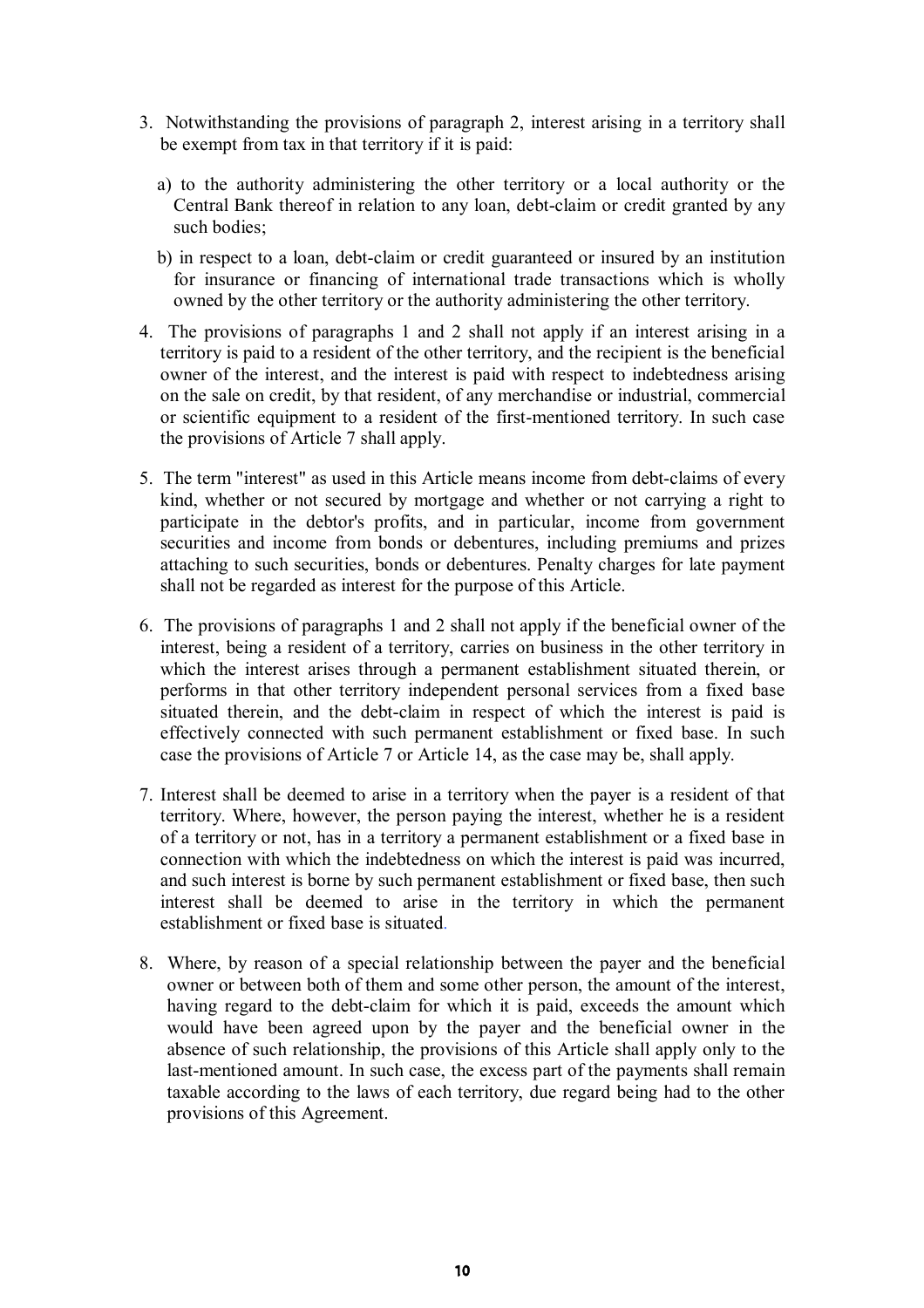# **ROYALTIES**

- 1. Royalties arising in a territory and paid to a resident of the other territory may be taxed in that other territory.
- 2. However, such royalties may also be taxed in the territory in which they arise and according to the laws of that territory, but if the beneficial owner of the royalties is a resident of the other territory, the tax so charged shall not exceed 10 per cent of the gross amount of the royalties.

The competent authorities of the territories shall by mutual agreement settle the mode of application of this limitation.

- 3. The term "royalties" as used in this Article means payments of any kind received as a consideration for the use of, or the right to use, any copyright (including copyright of literary, artistic work or cinematograph films), any patent, trade mark, design or model, plan, secret formula or process, or for information concerning industrial, commercial or scientific experience**,** or for the use or the right to use a person's name, picture or any other similar personality right.
- 4. The provisions of paragraphs 1 and 2 shall not apply if the beneficial owner of the royalties, being a resident of a territory, carries on business in the other territory in which the royalties arise, through a permanent establishment situated therein**,** or performs in that other territory independent personal services from a fixed base situated therein, and the right or property in respect of which the royalties are paid is effectively connected with such permanent establishment or fixed base. In such case the provisions of Article 7 or Article 14, as the case may be, shall apply.
- 5. Royalties shall be deemed to arise in a territory when the payer is a resident of that territory**.** Where, however, the person paying the royalties, whether he is a resident of a territory or not, has in a territory a permanent establishment or a fixed base in connection with which the liability to pay the royalties was incurred, and such royalties are borne by such permanent establishment or fixed base, then such royalties shall be deemed to arise in the territory in which the permanent establishment or fixed base is situated.
- 6**.** Where, by reason of a special relationship between the payer and the beneficial owner or between both of them and some other person, the amount of the royalties, having regard to the use, right or information for which they are paid, exceeds the amount which would have been agreed upon by the payer and the beneficial owner in the absence of such relationship, the provisions of this Article shall apply only to the last-mentioned amount. In such case, the excess part of the payments shall remain taxable according to the laws of each territory, due regard being had to the other provisions of this Agreement.

# **Article 13**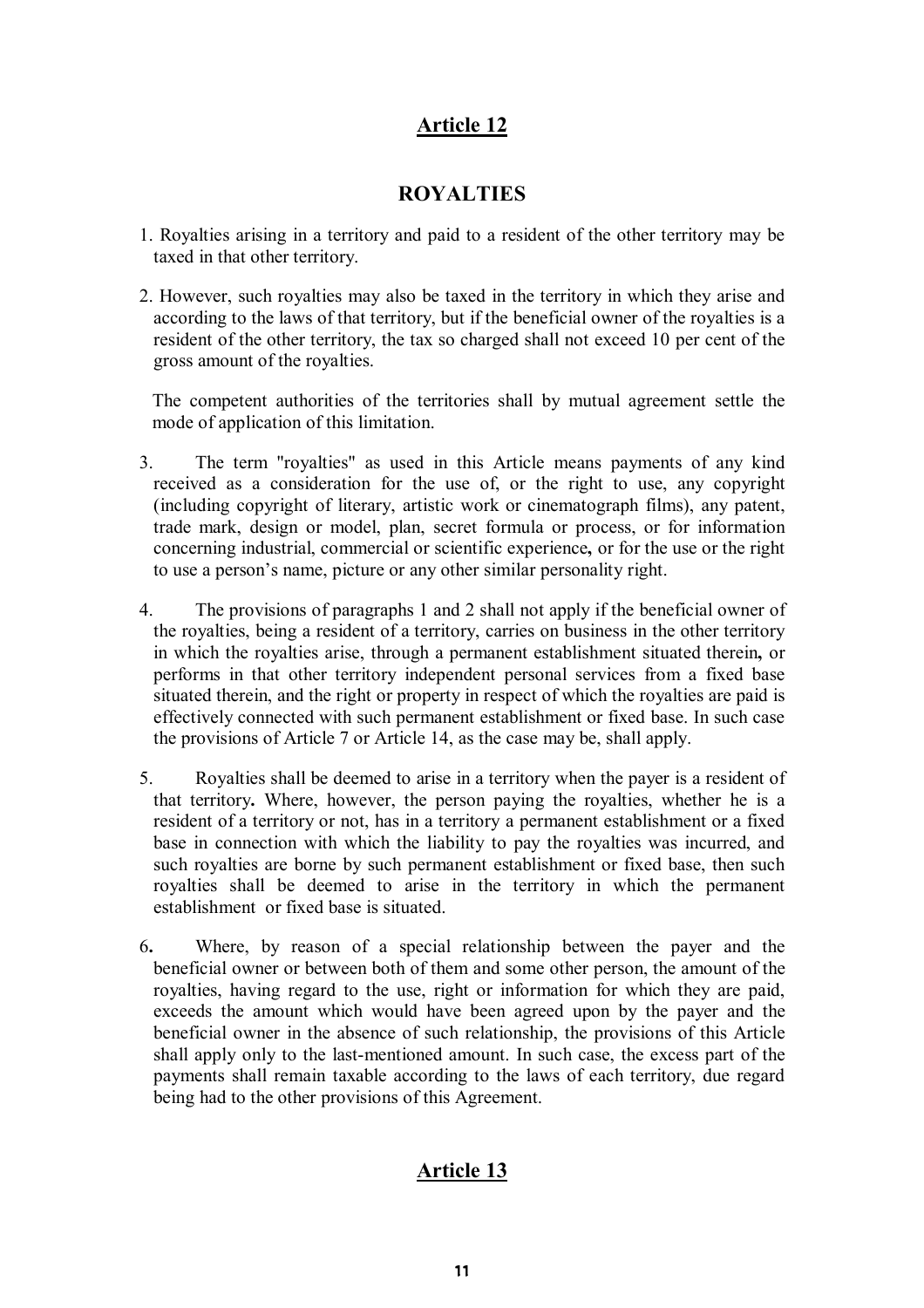# **CAPITAL GAINS**

- 1. Gains derived by a resident of a territory from the alienation of immovable property referred to in Article 6 and situated in the other territory, or from the alienation of any option or similar right to acquire such an immovable property, may be taxed in that other territory.
- 2. Gains derived by a resident of a territory from the alienation of shares or of a comparable interest of any kind deriving more than 50 percent of their value, directly or indirectly, from immovable property situated in the other territory may be taxed in that other territory.
- 3. Gains from the alienation of movable property forming part of the business property of a permanent establishment which an enterprise of a territory has in the other territory or of movable property pertaining to a fixed base available to a resident of a territory in the other territory for the purpose of performing independent personal services, including such gains from the alienation of such a permanent establishment (alone or with the whole enterprise) or of such fixed base, may be taxed in that other territory.
- 4. Gains derived by an enterprise of a territory from the alienation of ships or aircraft operated in international traffic or movable property pertaining to the operation of such ships or aircraft, shall be taxable only in that territory.
- 5. Gains from the alienation of any property other than that referred to in paragraphs 1, 2, 3 and 4, shall be taxable only in the territory of which the alienator is a resident, if that resident is the beneficial owner of such capital gains.

# **Article 14**

### **INDEPENDENT PERSONAL SERVICES**

- 1. Income derived by a resident of a territory in respect of professional services or other activities of an independent character shall be taxable only in that territory except in the following circumstances, when such income may also be taxed in the other territory:
	- a) if he has a fixed base regularly available to him in the other territory for the purpose of performing his activities; in that case, only so much of the income as is attributable to that fixed base may be taxed in that territory; or
	- b) if his stay in the other territory is for a period or periods amounting to or exceeding in the aggregate 183 days in any twelve-month period; in that case, only so much income as is derived from his activities performed in the other territory may be taxed in that territory.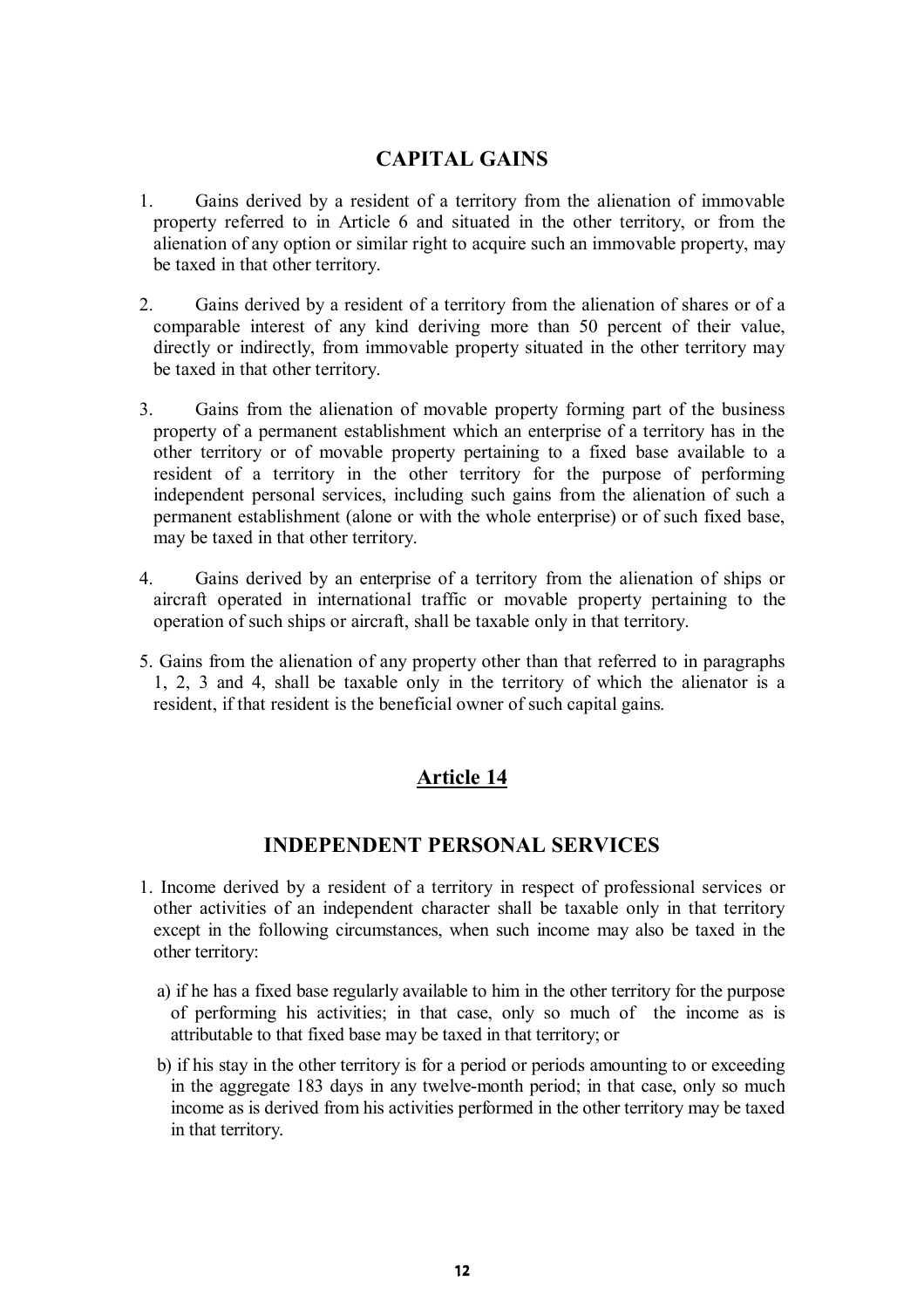2. The term "professional services" includes especially independent scientific, literary, artistic, educational or teaching activities as well as the independent activities of physicians, lawyers, engineers, architects, dentists and accountants.

# **Article 15**

### **INCOME FROM EMPLOYMENT**

- 1. Subject to the provisions of Articles 16, 18, 19, and 20, salaries, wages and other similar remuneration derived by a resident of a territory in respect of an employment shall be taxable only in that territory unless the employment is exercised in the other territory. If the employment is so exercised, such remuneration as is derived therefrom may be taxed in that other territory.
- 2. Notwithstanding the provisions of paragraph 1, remuneration derived by a resident of a territory in respect of an employment exercised in the other territory shall be taxable only in the first-mentioned territory if:
	- a) the recipient is present in the other territory for a period or periods not exceeding in the aggregate 183 days in any twelve month period commencing or ending in the calendar year concerned, and
	- b) the remuneration is paid by, or on behalf of, an employer who is not a resident of the other territory, and
	- c) the remuneration is not borne by a permanent establishment or a fixed base which the employer has in the other territory.
- 3. Notwithstanding the preceding provisions of this Article, remuneration derived in respect of an employment exercised aboard a ship or aircraft operated in international traffic by an enterprise of a territory, may be taxed in that territory.

# **Article 16**

### **DIRECTORS' FEES**

Directors' fees and other similar payments derived by a resident of a territory in his capacity as a member of the board of directors of a company which is a resident of the other territory may be taxed in that other territory.

# **Article 17**

### **ARTISTES AND SPORTSPERSONS**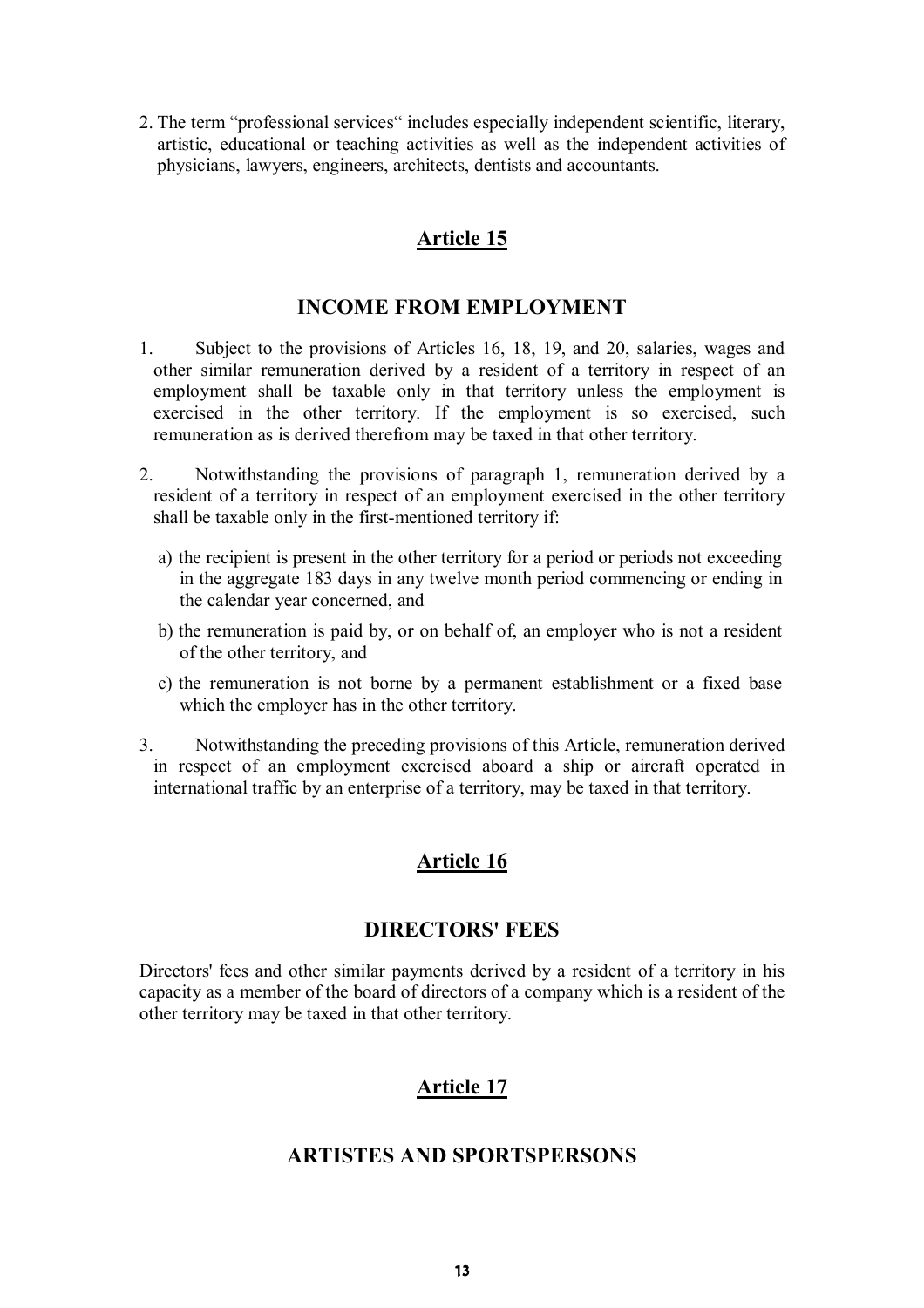- 1. Notwithstanding the provisions of Articles 14 and 15, income derived by a resident of a territory as an entertainer, such as a theatre, motion picture, radio or television artiste, or a musician, or as a sportsperson, from his personal activities as such exercised in the other territory, may be taxed in that other territory.
- 2. Where income in respect of personal activities exercised by an entertainer or a sportsperson in his capacity as such accrues not to the entertainer or sportsperson himself but to another person, that income may, notwithstanding the provisions of Articles 7, 14 and 15, be taxed in the territory in which the activities of the entertainer or sportsperson are exercised.
- 3. The provisions of paragraphs 1 and 2 shall not apply to income derived from activities exercised in a territory by an entertainer or sportsperson if the visit to that territory is wholly or mainly supported by public funds of one or both of the authorities administering a territory or any subdivision or local authority thereof. In such a case, the income shall be taxable in accordance with the provisions of Article 7, 14 or 15, as the case may be**.**

#### **PENSIONS**

- 1. Subject to the provisions of paragraph 2 of Article 19, pensions and other similar remuneration paid to a resident of a territory in consideration of past employment shall be taxable only in that territory.
- 2. Notwithstanding the provisions of paragraph 1, pensions and other payments made under the social security legislation of a territory shall be taxable only in that territory.

### **Article 19**

#### **PUBLIC SERVICE**

- 1. a) Salaries, wages and other similar remuneration, other than a pension, paid by an authority administering a territory or any subdivision or a local authority thereof to an individual in respect of services rendered to that administering authority or subdivision or local authority shall be taxable only in that territory.
	- b) However, such salaries, wages and other similar remuneration shall be taxable only in the other territory if the services are rendered in that territory and the individual is a resident of that territory who:
		- i) is a citizen or national of that territory; or
		- ii) did not become a resident of that territory solely for the purpose of rendering the services.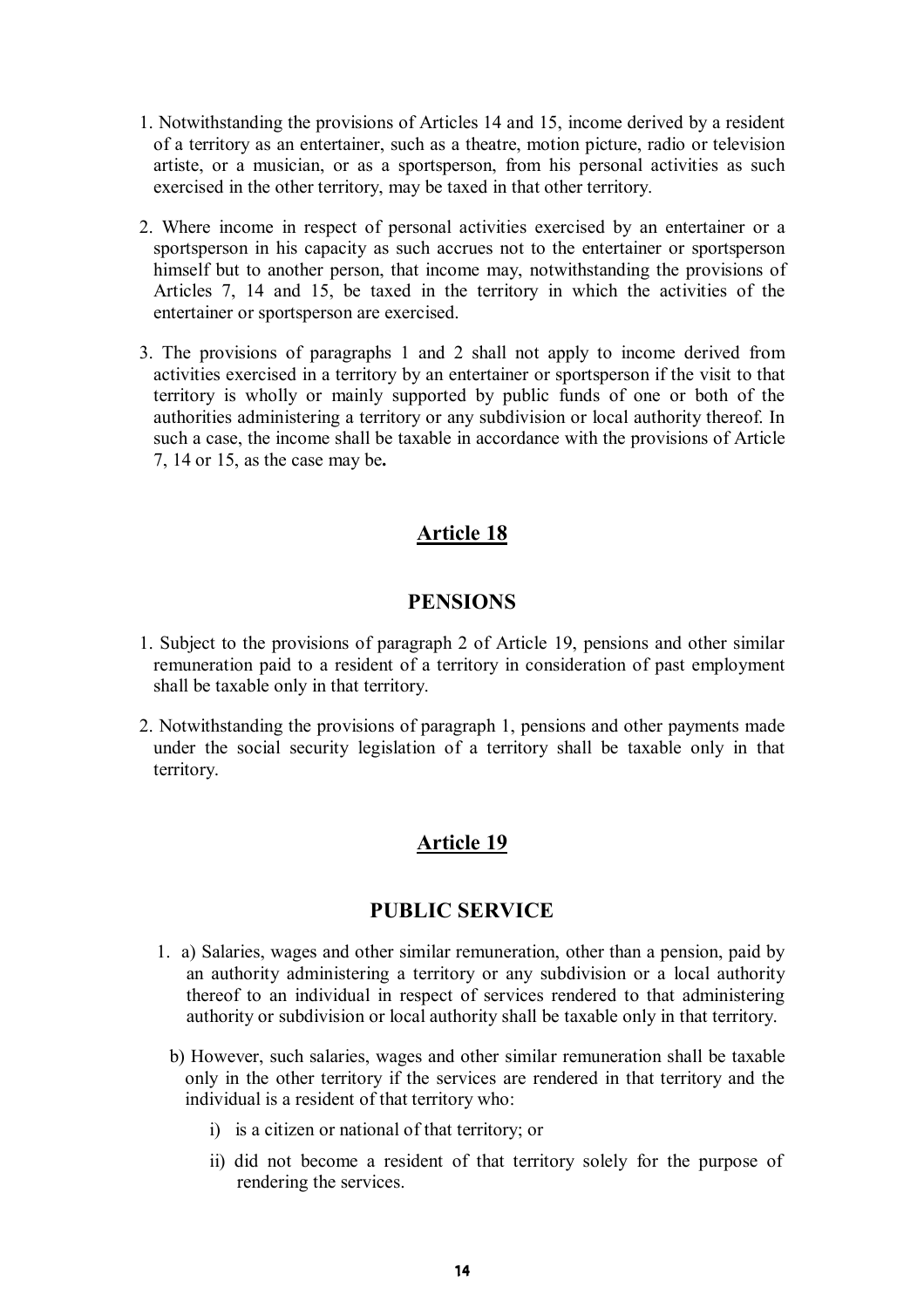- 2. a) Any pension paid by, or out of funds created by, an authority administering a territory or any subdivision or a local authority thereof to an individual in respect of services rendered to that administering authority or subdivision or local authority shall be taxable only in that territory.
	- b)However, such pension shall be taxable only in the other territory if the individual is a resident of, and a citizen or national of, that territory.
- 3. The provisions of Articles 15, 16, 17, and 18 shall apply to salaries, wages and other similar remuneration, and to pensions in respect of services rendered in connection with a business carried on by an authority administering a territory or any subdivision or a local authority thereof.

#### **PROFESSORS AND RESEARCHERS**

- 1. A resident of a territory who, at the invitation of a university, college, school or other similar institution, situated in the other territory and recognized by the authority administering that other territory, is temporarily present in that other territory solely for the purpose of teaching, or engaging in research, or both, at the educational institution shall, for a period not exceeding two years from the date of his first arrival in that other territory, be exempt from tax in that other territory for his remuneration for such teaching or research.
- 2. The provisions of paragraph 1 shall not apply to any remuneration for research if such research is undertaken not in the public interest but for the private benefit of a specific person or persons.

#### **Article 21**

#### **STUDENTS**

Payments which a student or business apprentice who is or was immediately before visiting a territory a resident of the other territory and who is present in the first-mentioned territory solely for the purpose of his education or training receives for the purpose of his maintenance, education or training shall not be taxed in that territory, provided that such payments arise from sources outside that territory.

#### **Article 22**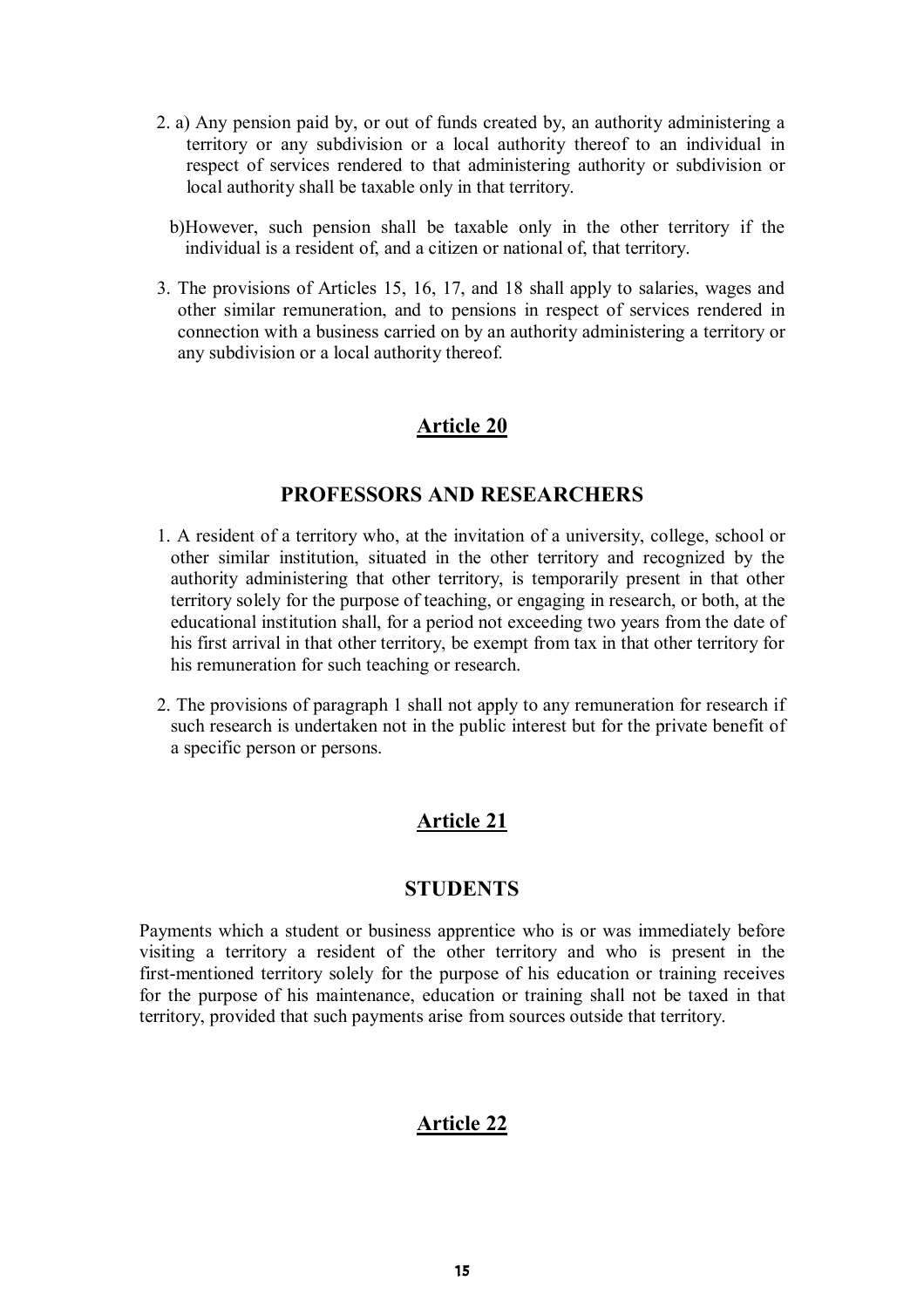#### **OTHER INCOME**

- 1. Items of income of a resident of a territory, wherever arising, not dealt with in the foregoing Articles of this Agreement shall be taxable only in that territory.
- 2. The provisions of paragraph 1 shall not apply to income, other than income from immovable property as defined in paragraph 2 of Article 6, if the recipient of such income, being a resident of a territory, carries on business in the other territory through a permanent establishment situated therein or performs in that other territory independent personal services from a fixed base situated therein, and the right or property in respect of which the income is paid is effectively connected with such permanent establishment or fixed base. In such case the provisions of Article 7 or Article 14, as the case may be, shall apply.

## **Article 23**

### **ELIMINATION OF DOUBLE TAXATION**

1. In the case of the territory referred to in paragraph 3(a) of Article 2 of this Agreement double taxation shall be avoided as follows:

Where a resident of that territory derives income from the other territory, the amount of tax on that income paid in the last-mentioned territory (but excluding, in the case of a dividend, tax paid in respect of the profits out of which the dividend is paid) and in accordance with the provisions of this Agreement, shall be credited against the tax levied in the first-mentioned territory imposed on that resident. The amount of credit, however, shall not exceed the amount of the first-mentioned territory tax on that income computed in accordance with its taxation laws and regulations.

2. In the case of the territory referred to in paragraph 3(b) of Article 2 of this Agreement double taxation shall be avoided as follows:

Where a resident of that territory derives income which, in accordance with the provisions of this Agreement, may be taxed in the other territory, the firstmentioned territory shall (subject to the laws of the first-mentioned territory regarding the allowance of a credit of foreign taxes, which shall not affect the general principle contained in this paragraph) allow as a deduction from the tax on the income of that resident, an amount equal to the income tax paid in the lastmentioned territory. Such deduction shall not, however, exceed that part of the income tax as computed before the tax credit is given, which is attributable, as the case may be, to the income which may be taxed in the last-mentioned territory.

### **Article 24**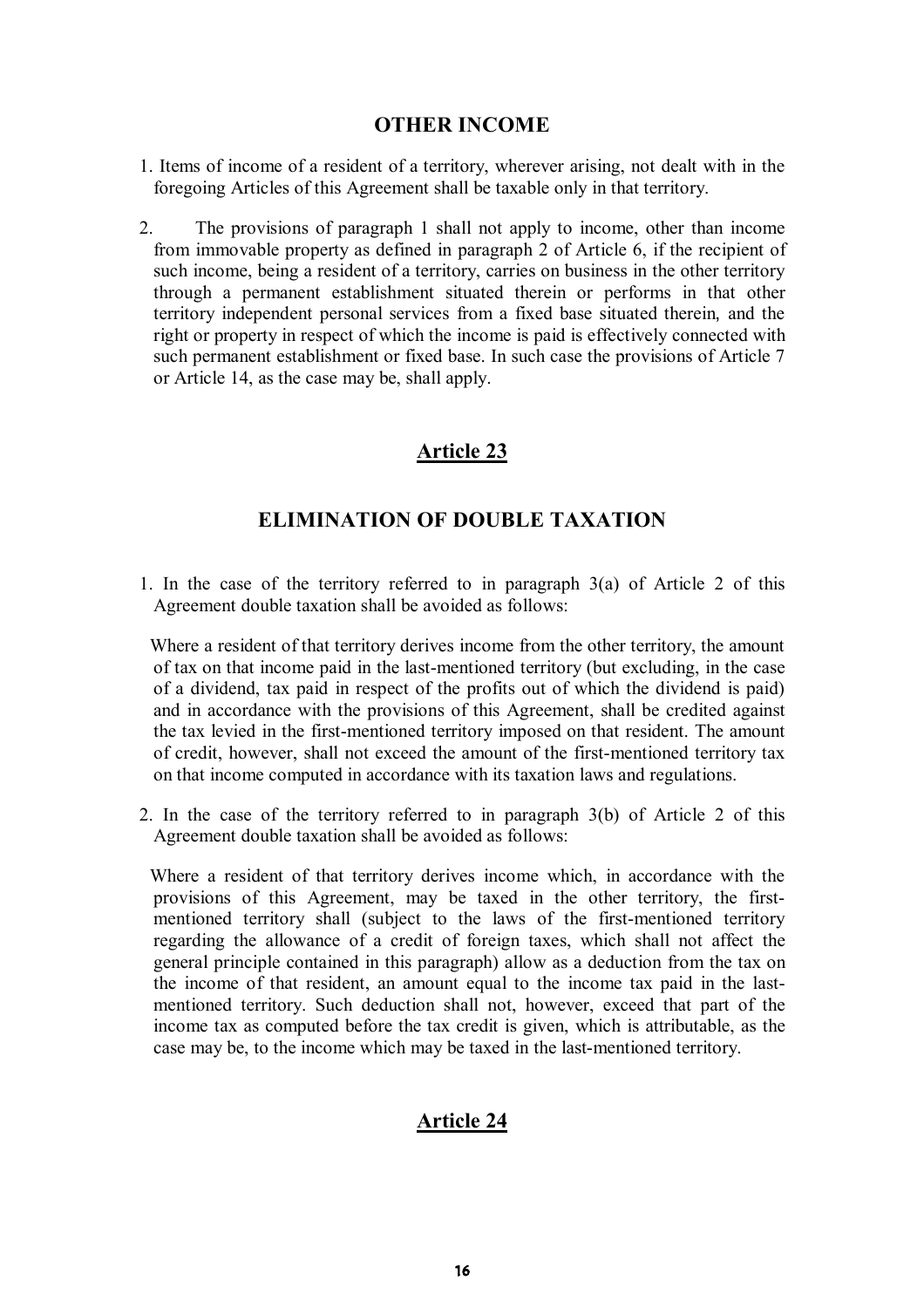### **NON-DISCRIMINATION**

- 1. Citizens or nationals of a territory shall not be subjected in the other territory to any taxation or any requirement connected therewith, which is other or more burdensome than the taxation and connected requirements to which citizens or nationals of that other territory in the same circumstances, in particular with respect to residence, are or may be subjected. This provision shall, notwithstanding the provisions of Article l, also apply to persons who are not residents of one or both of the territories.
- 2. The taxation on a permanent establishment which an enterprise of a territory has in the other territory shall not be less favorably levied in that other territory than the taxation levied on enterprises of that other territory carrying on the same activities. This provision shall not be construed as obliging a territory to grant to residents of the other territory any personal allowances, reliefs and reductions for taxation purposes on account of civil status or family responsibilities which it grants to its own residents.
- 3. Except where the provisions of paragraph 1 of Article 9, paragraph 8 of Article 11, or paragraph 6 of Article 12, apply, interest, royalties and other disbursements paid by an enterprise of a territory to a resident of the other territory shall, for the purpose of determining the taxable profits of such enterprise, be deductible under the same conditions as if they had been paid to a resident of the first-mentioned territory.
- 4. Enterprises of a territory, the capital of which is wholly or partly owned or controlled, directly or indirectly, by one or more residents of the other territory, shall not be subjected in the first-mentioned territory to any taxation or any requirement connected therewith which is other or more burdensome than the taxation and connected requirements to which other similar enterprises of the first-mentioned territory are or may be subjected.
- 5. The provisions of this Article shall apply to taxes which are the subject of this Agreement.

# **Article 25**

### **MUTUAL AGREEMENT PROCEDURE**

1. Where a person considers that the actions of one or both of the territories result or will result for him in taxation not in accordance with the provisions of this Agreement, he may, irrespective of the remedies provided by the domestic law of the territory, present his case to the competent authority of the territory of which he is a resident or, if his case comes under paragraph 1 of Article 24, to that of the territory of which he is a citizen or national. The case must be presented within three years from the first notification of the action resulting in taxation not in accordance with the provisions of the Agreement.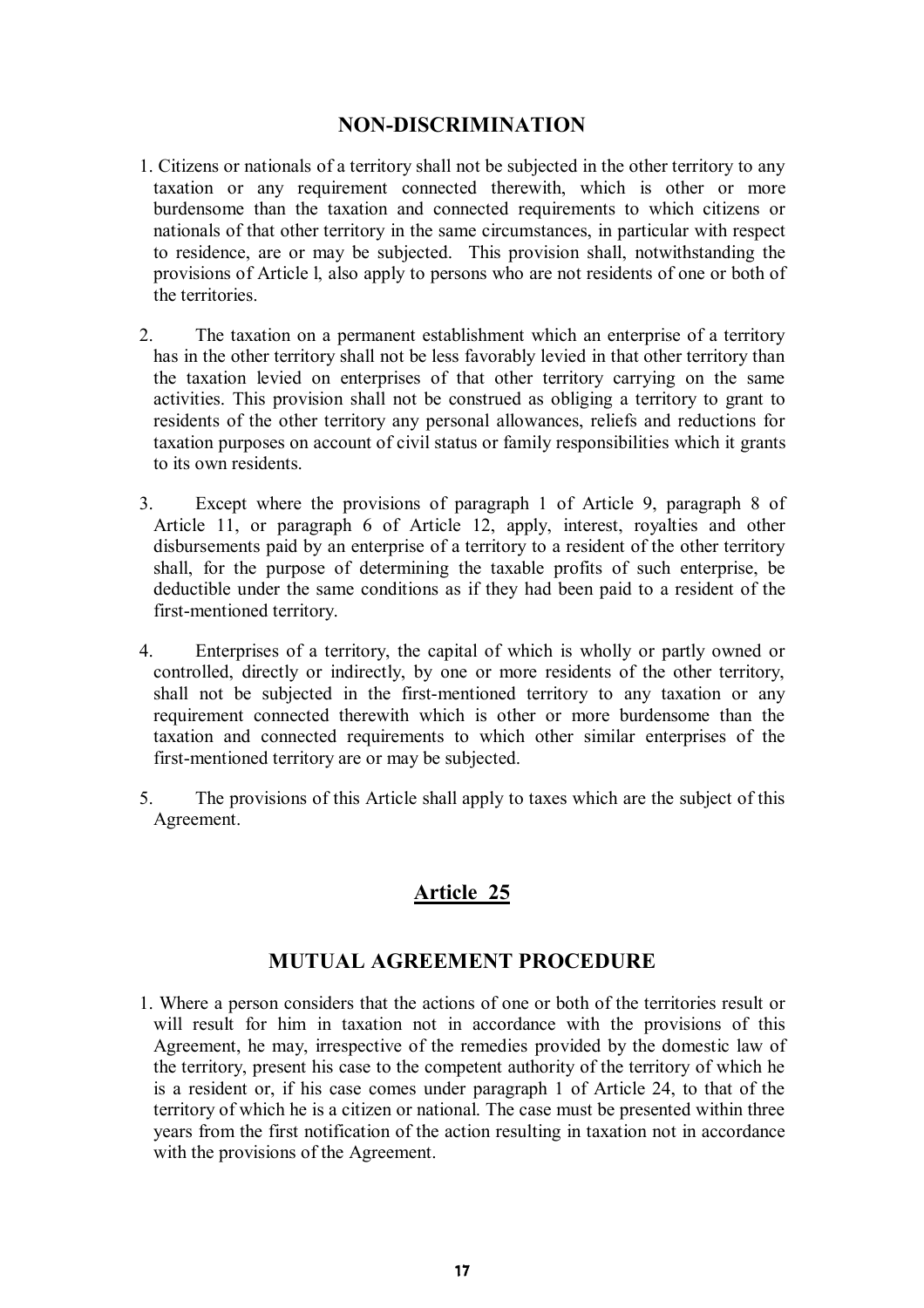- 2. The competent authority shall endeavor, if the objection appears to it to be justified and if it is not itself able to arrive at a satisfactory solution, to resolve the case by mutual agreement with the competent authority of the other territory, with a view to the avoidance of taxation which is not in accordance with the Agreement. Any agreement reached shall be implemented notwithstanding any time limits in the domestic law of the territories.
- 3. The competent authorities of the territories shall endeavor to resolve by mutual agreement any difficulties or doubts arising as to the interpretation or application of the Agreement. They may also consult together for the elimination of double taxation in cases not provided for in the Agreement.
- 4. The competent authorities of the territories may communicate with each other directly for the purpose of reaching an agreement in the sense of the preceding paragraphs.

# **EXCHANGE OF INFORMATION**

- 1. The competent authorities of the territories shall exchange such information as is necessary for carrying out the provisions of this Agreement or of the domestic laws concerning taxes covered by this Agreement imposed on behalf of the territories, or of their subdivisions or local authorities, insofar as the taxation thereunder is not contrary to the Agreement. The exchange of information is not restricted by Article 1. Any information received by a territory shall be treated as secret in the same manner as information obtained under the domestic laws of that territory and shall be disclosed only to persons or authorities (including courts and administrative bodies) concerned with the assessment or collection of, the enforcement or prosecution in respect of, or the determination of appeals in relation to the taxes referred to in the first sentence. Such persons or authorities shall use the information only for such purposes. They may disclose the information in public court proceedings or in judicial decisions.
- 2**.** In no case shall the provisions of paragraph 1 be construed so as to impose on a territory the obligation
	- a) to carry out administrative measures at variance with the laws or the administrative practice of that or of the other territory;
	- b) to supply information which is not obtainable under the laws or in the normal course of the administration of that or of the other territory;
	- c) to supply information which would disclose any trade, business, industrial, commercial or professional secret or trade process, or information, the disclosure of which would be contrary to public policy.

# **Article 27**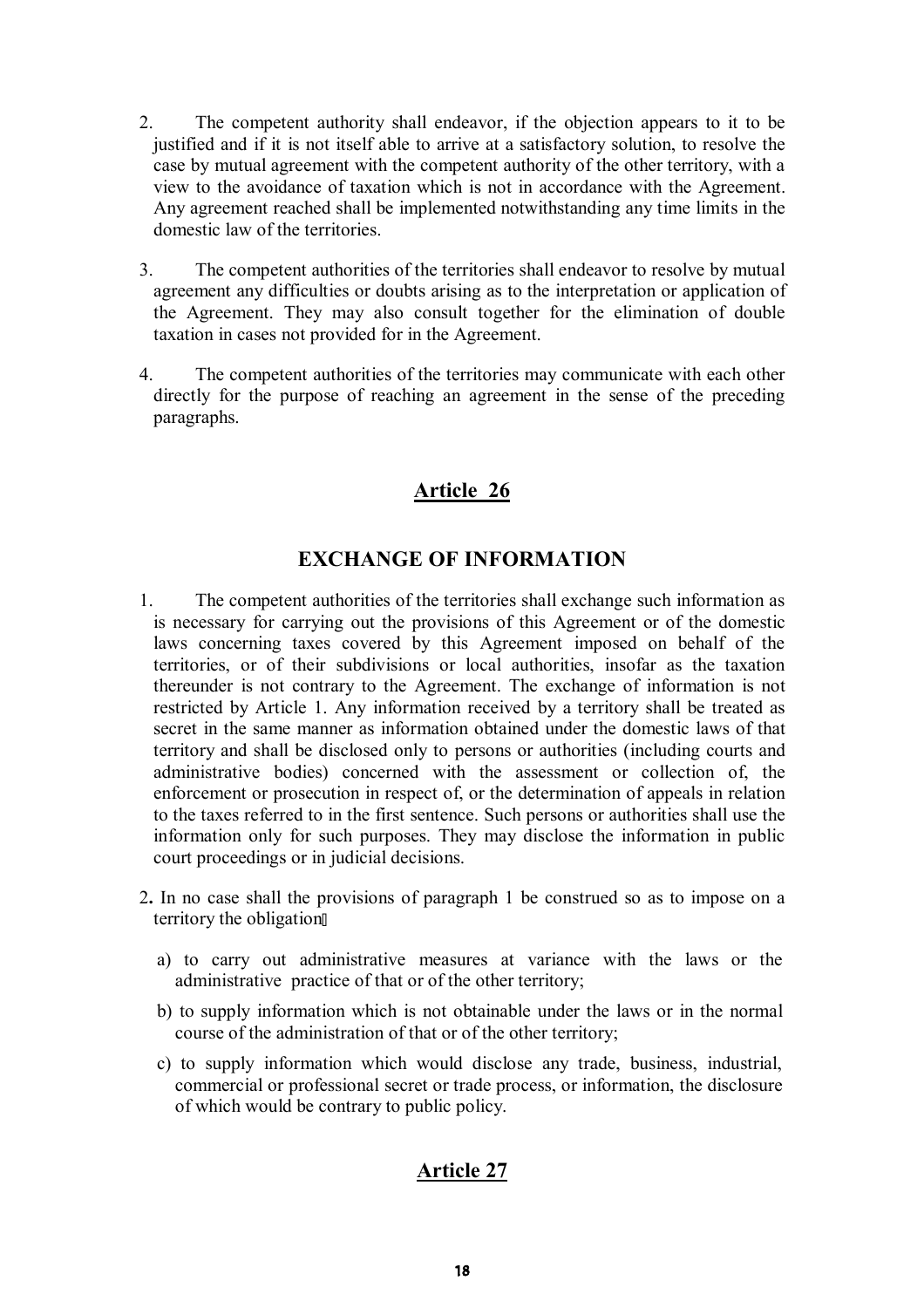# **LIMITATION OF BENEFITS**

- 1. Notwithstanding the provisions of any other Article of this Agreement, a resident of a territory shall not receive the benefit of any reduction in or exemption from tax provided for in the Agreement by the other territory if the main purpose or one of the main purposes of such resident or a person connected with such resident was to obtain the benefits of this Agreement.
- 2. The Agreement shall not prevent a territory from applying its domestic law on the prevention of tax evasion or tax avoidance.
- 3.The benefits under this Agreement shall not be granted to a person who is not the beneficial owner of the item of income.

## **Article 28**

### **ENTRY INTO FORCE**

- 1. This Agreement shall enter into force on the date of the last signature.
- 2. This Agreement shall be applicable to income derived on or after 1 January of the calendar year following the year in which the Agreement enters into force. On that date, the Memorandum of Understanding Concerning Reciprocal Exemption with Respect to Income Tax on Shipping Enterprises between the Taipei Economic and Cultural Office in Tel-Aviv and the Israel Economic and Cultural Office in Taipei shall cease to have effect.

### **Article 29**

#### **TERMINATION**

- 1. This Agreement shall remain in force until terminated by the Israel Economic and Cultural Office in Taipei or the Taipei Economic and Cultural Office in Tel-Aviv. Either of them may terminate the Agreement by giving notice of termination at least six months before the end of any calendar year beginning after the expiration of a period of five years from the date of its entry into force.
- 2. The Agreement shall cease to have effect on income derived on or after 1 January of the calendar year following that in which such notice has been given.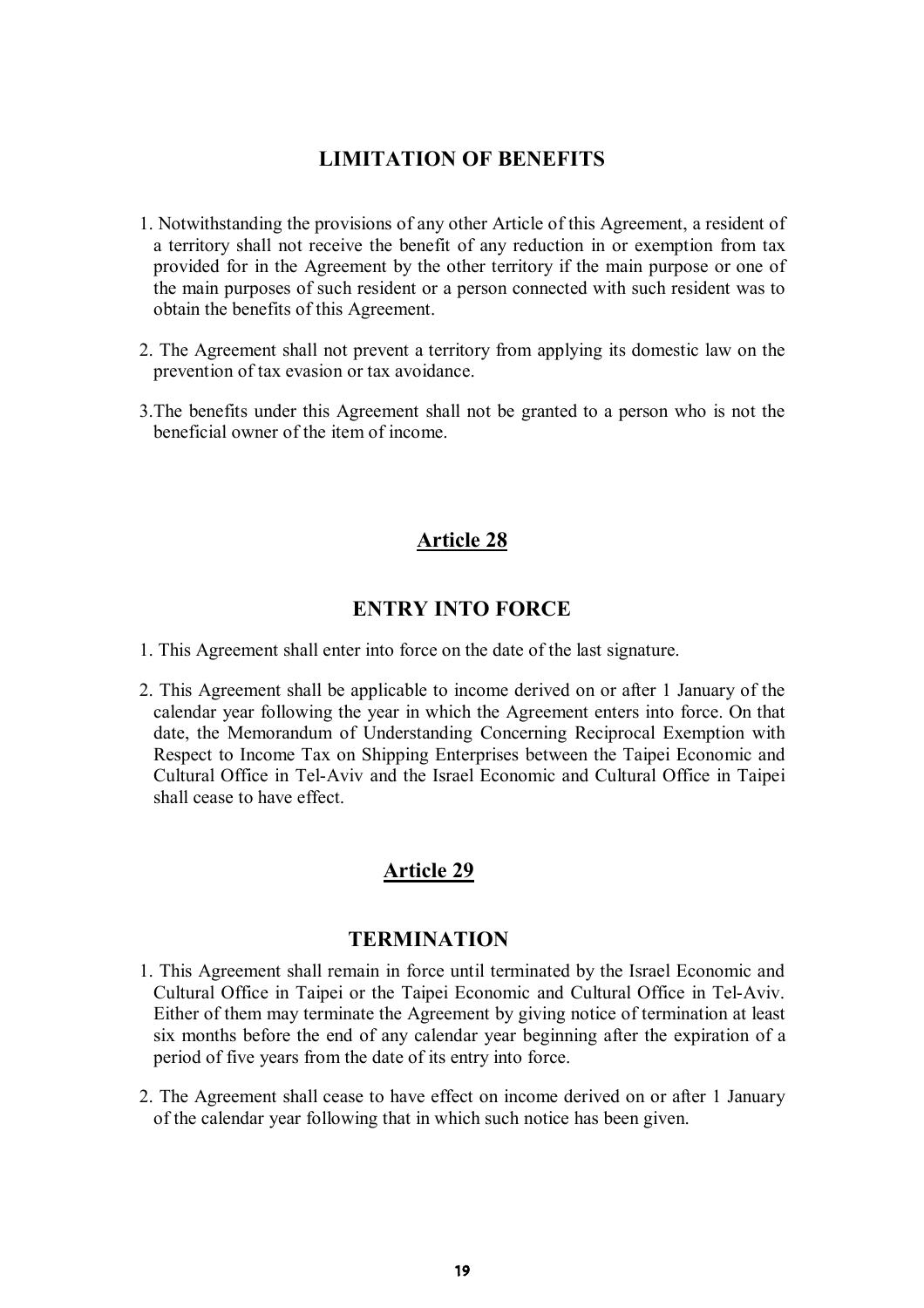IN WITNESS WHEREOF the undersigned, duly authorized thereto, have signed this Agreement.

Done at……………... this …………………………….. day of………………200\_ in duplicate in the English language.

For the Taipei Economic and Cultural Office in Tel-Aviv

For the Israel Economic and Cultural Office in Taipei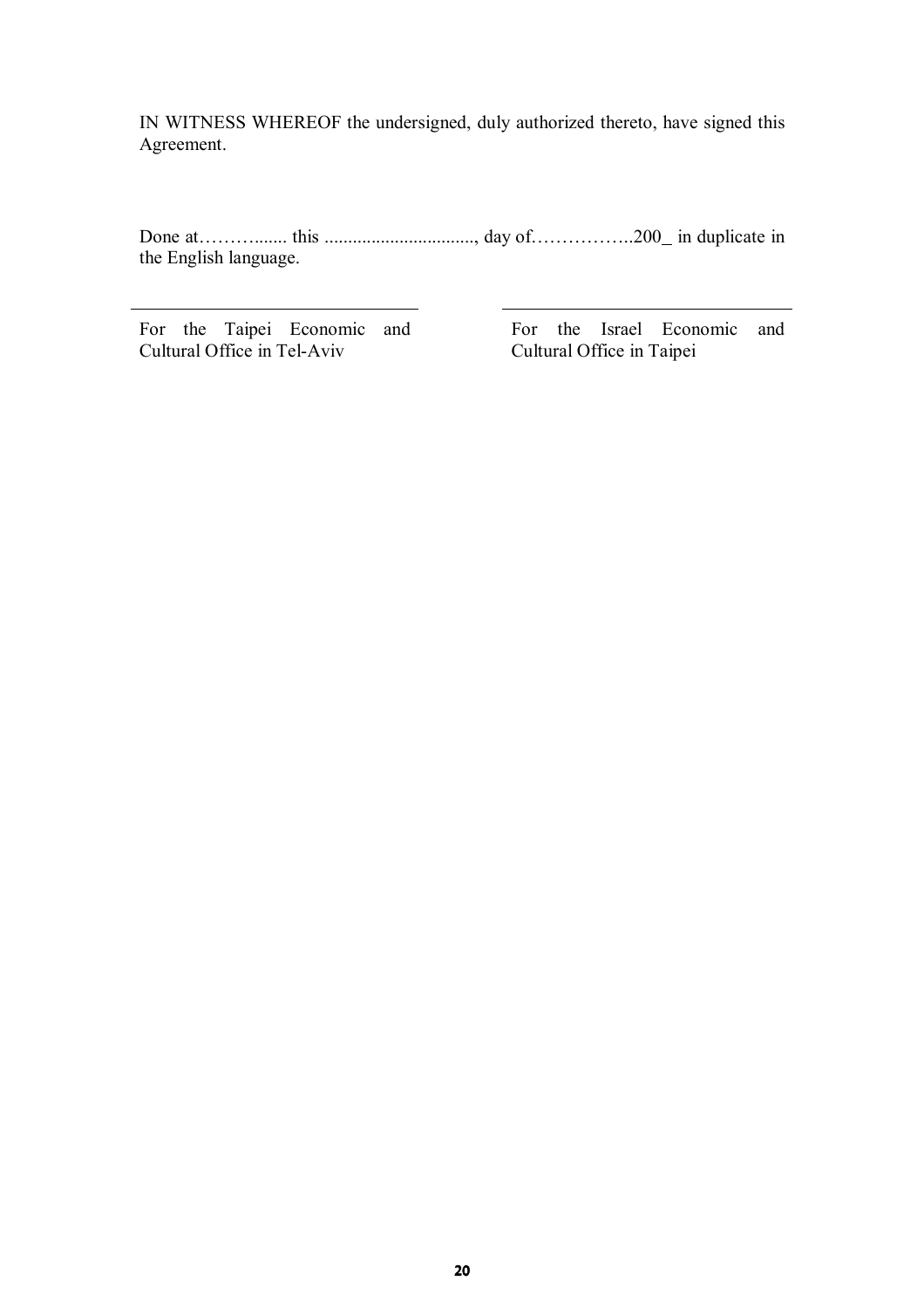#### **ANNEX**

Upon signing the Agreement for the Avoidance of Double Taxation and the Prevention of Fiscal Evasion with Respect to Taxes on Income between the Taipei Economic and Cultural Office in Tel-Aviv and the Israel Economic and Cultural Office in Taipei have agreed that the following provisions shall form an integral part of the Agreement:

#### **1. Ad Paragraph 1 of Article 4**

It is understood that as long as residents individuals of the territory referred to in paragraph 3(a) of Article 2 of this Agreement are taxed only in respect to income from sources in that territory, the term "resident of a territory" includes a person who is liable to tax in that territory in respect only of income from sources in that territory**.** 

#### **2. Ad Paragraph 3 of Article 7**

It is understood that the provisions of this paragraph do not apply to expenses which would not be deductible if the permanent establishment was a separate enterprise of the territory in which it is located.

#### **3. Ad Article 10**

If, an agreement for the avoidance of double taxation or a protocol amending such an agreement is signed after the signature of this Agreement between the territory referred to in paragraph 3(a) of Article 2 and a third territory, being a member of the Organisation for Economic Co-operation and Development (OECD), (hereinafter in this paragraph and paragraph 4 referred as "the other agreement"), and the firstmentioned territory would exempt dividends from tax or reduce the rate of tax on dividends below 10 per cent according to the other agreement, such exemption or reduced rate shall automatically apply, as if it had been specified in this Agreement, with effect from the date on which the provisions of the other agreement enter into force or from the date on which this agreement enters into force, whichever is later.

This provision shall apply to dividends if the beneficial owner of the dividends shall meet the same requirements for the exemption or the reduced rate of the other agreement.

#### **4. Ad Article 12**

If, in the other agreement, the first mentioned territory would exempt royalties from tax or reduce the rate of tax on royalties below 10 per cent, such exemption or reduced rate shall automatically apply as if it had been specified in this Agreement, with effect from the date on which the provisions of the other agreement enter into force or from the date on which this agreement enters into force, whichever is later.

#### **5. Ad Paragraph 1 of Article 14**